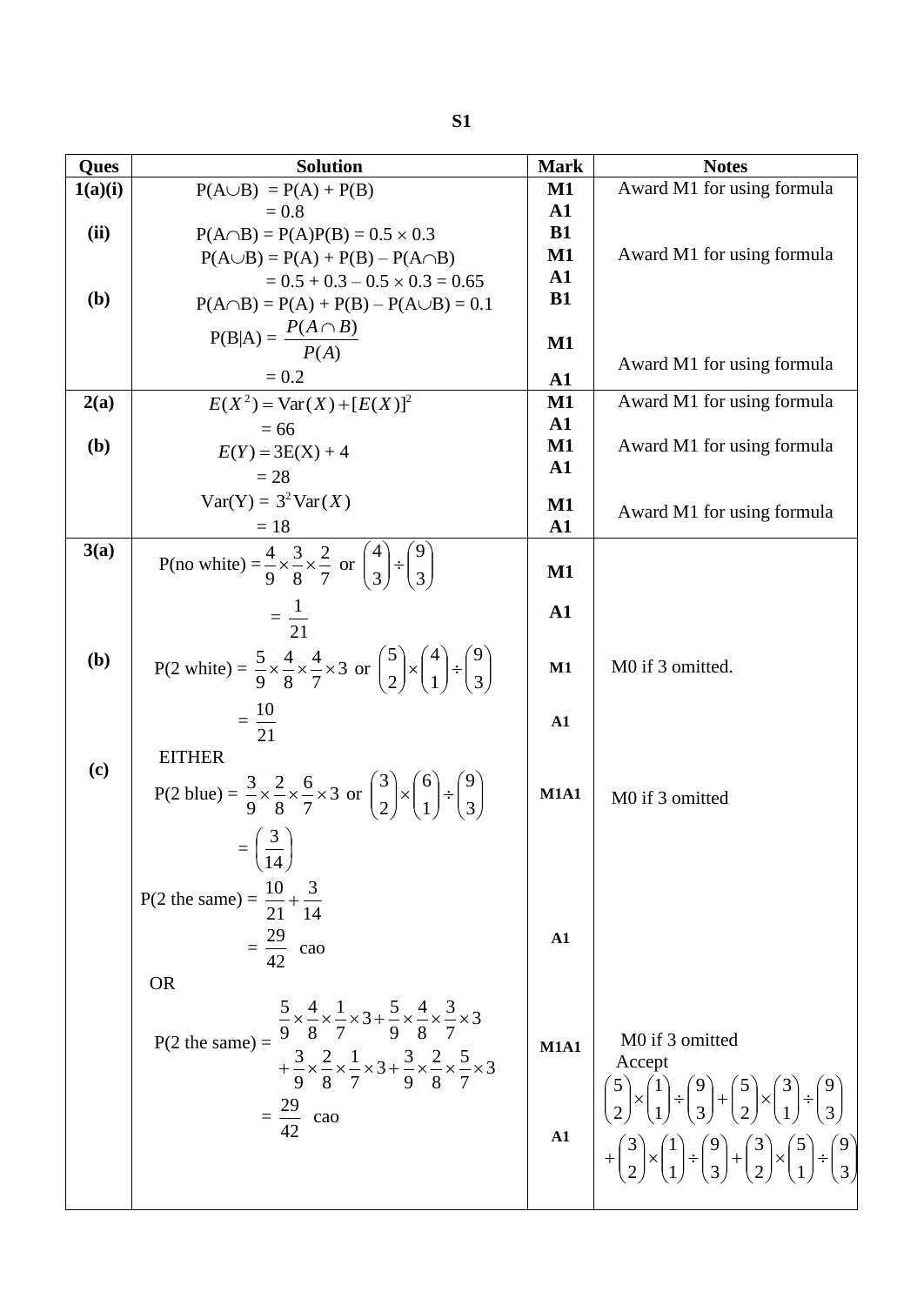| 4(a)(i) | $P(X = 4) = {10 \choose 4} \times 0.75^4 \times 0.25^6$                                                                                                        | $\mathbf{M1}$                  | Accept $0.9965 - 0.9803$ or<br>$0.0197 - 0.0035$                  |
|---------|----------------------------------------------------------------------------------------------------------------------------------------------------------------|--------------------------------|-------------------------------------------------------------------|
| (ii)    | $= 0.0162$                                                                                                                                                     | ${\bf A1}$                     |                                                                   |
|         | Let $Y$ denote the number of games won by Dave so                                                                                                              |                                |                                                                   |
|         | that <i>Y</i> is $B(10,0.25)$ . si<br>We require $P(Y \le 4)$                                                                                                  | $\mathbf{M1}$<br>m1            |                                                                   |
|         | $= 0.9219$                                                                                                                                                     | ${\bf A1}$                     |                                                                   |
| (b)     | The number of games lasting less than 1 hr, G, is                                                                                                              |                                |                                                                   |
|         | $B(45,0.08) \approx Poi(3.6)$ . si<br>$P(G > 6) = 0.0733$                                                                                                      | <b>B1</b><br><b>M1A1</b>       | Award M1A0 for use of adjacent<br>row or column.<br>FT their mean |
| 5(a)    |                                                                                                                                                                |                                | M1 Use of Law of Total Prob                                       |
|         | $P(CB) = \frac{6}{10} \times \frac{8}{100} + \frac{4}{10} \times \frac{3}{100}$                                                                                | <b>M1A1</b>                    | (Accept tree diagram)                                             |
|         | $= 0.06$                                                                                                                                                       | ${\bf A1}$                     |                                                                   |
| (b)     | $P(F CB) = \frac{12/1000}{0.06}$                                                                                                                               | <b>B1B1</b>                    | FT denominator from (a)<br>B1 num, B1 denom                       |
|         | $= 0.2$ cao                                                                                                                                                    | <b>B1</b>                      |                                                                   |
| 6(a)    |                                                                                                                                                                |                                |                                                                   |
|         |                                                                                                                                                                | <b>B1</b>                      |                                                                   |
| (b)     | $\frac{5}{6} \times \frac{5}{6} \times \frac{1}{6} = \frac{25}{216}$                                                                                           |                                |                                                                   |
|         |                                                                                                                                                                | <b>M1A1</b>                    |                                                                   |
| (c)     | $\frac{1}{6}$ , $\frac{25}{216}$ and $\frac{5}{6} \times \frac{5}{6} \times \frac{5}{6} \times \frac{5}{6} \times \frac{1}{6}$ $\left(\frac{625}{7776}\right)$ | <b>M1A1</b>                    | Award M1A1 if only $3rd$ term<br>given.                           |
| (d)     |                                                                                                                                                                |                                |                                                                   |
|         | Prob = $\frac{1/6}{1-25/36}$                                                                                                                                   | $\mathbf{M1}$                  | FT their answer to $(a)$                                          |
|         |                                                                                                                                                                |                                |                                                                   |
|         | $\sigma$<br>$=$ $-$<br>11                                                                                                                                      | ${\bf A1}$                     |                                                                   |
| 7(a)(i) | $e^{-12} \times 12^{10}$                                                                                                                                       |                                | Working must be shown.                                            |
|         | $P(X = 10) =$<br>10!                                                                                                                                           | M1                             | Accept $0.3472 - 0.2424$ or                                       |
|         | $= 0.105$                                                                                                                                                      | ${\bf A1}$                     | $0.7576 - 0.6528$                                                 |
| (ii)    |                                                                                                                                                                |                                |                                                                   |
|         | $P(X > 10) = 1 - 0.3472 = 0.6528$                                                                                                                              | <b>M1A1</b>                    | Award M1 for adjacent row/col                                     |
| (b)     | Using tables, we see that $P(X \le 18) = 0.9626$<br>He needs to take 18 jars.                                                                                  | $\mathbf{M1}$<br>$\mathbf{A1}$ | Award M1A0 for 17 or 19                                           |
|         |                                                                                                                                                                |                                |                                                                   |
|         |                                                                                                                                                                |                                |                                                                   |
|         |                                                                                                                                                                |                                |                                                                   |
|         |                                                                                                                                                                |                                |                                                                   |
|         |                                                                                                                                                                |                                |                                                                   |
|         |                                                                                                                                                                |                                |                                                                   |